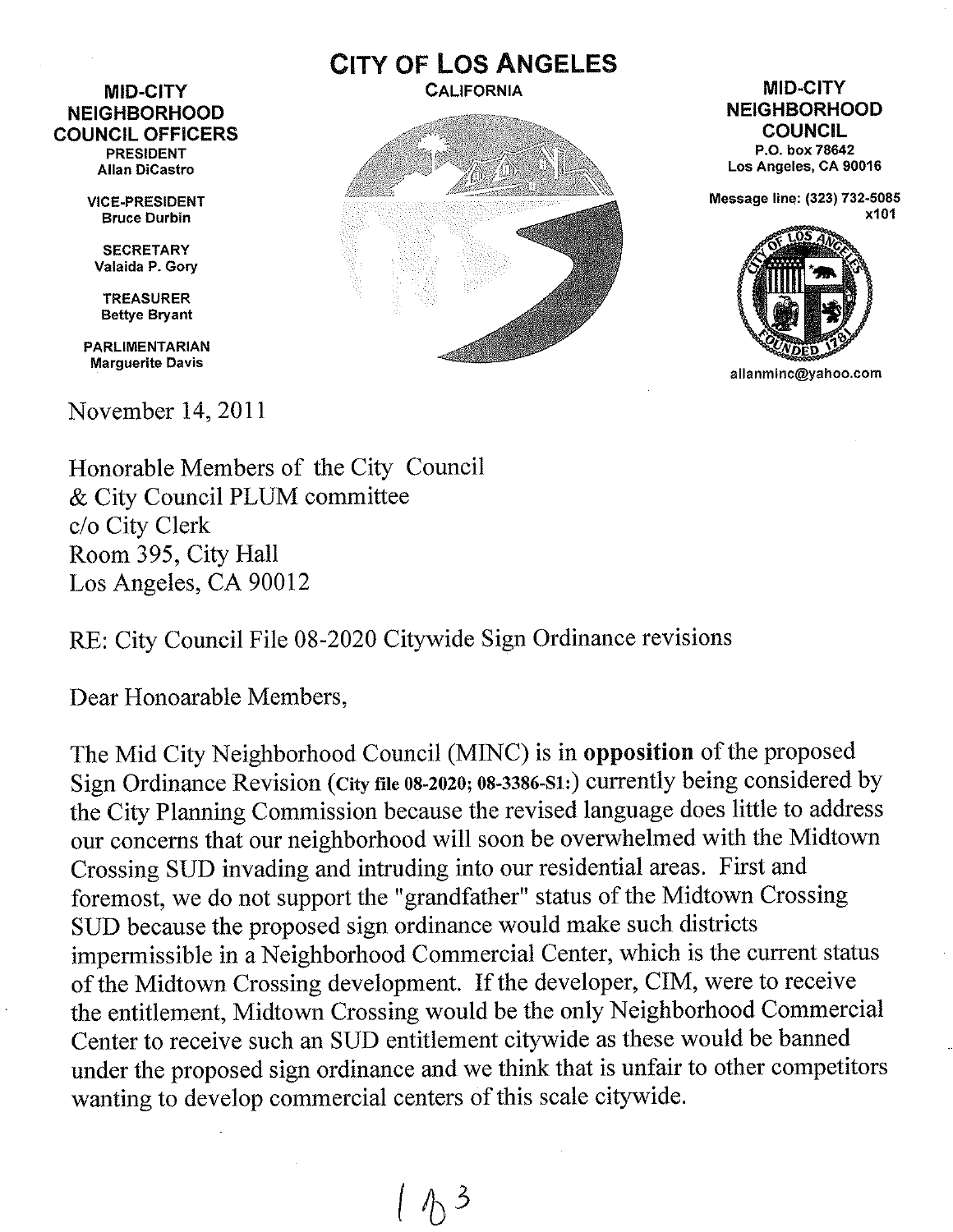Secondly, the proposed outline for the Community Benefits Program is heavy in infrastructure and public safety concerns, but is deficient in terms of actual direct and tangible benefits for the community. For example, in Mid City, we have approximate densities of 17,000 person p/sq. mile, yet very scant open space, parklands and green space. We suggest offering a ratio formula swap that is tied to the total sq. footage of the signage granted in an SUD, and requiring the developer to provide for, or pay into funds dedicated to developing park space, open space and green space. Another idea is to allow the community input on what the actual benefits would be. For example, our community is very dense yet the only community facility available to the public is the LAPD's Community Room at Wilshire Station. This space is often booked, crowded and in need of maintenance. We think it would be beneficial to the community if CIM were to entertain the idea of providing for a deed-dedicated Community Room at Midtown Crossing. Westside Pavilion has such a space in the interiors (least desirable space for retailers) of the main building and it serves the community well. We think that the City Planning Commission should broaden the scope of the types of benefits that are offered to the community.

Also, the revised language in the Sign Ordinance would do little to improve the area surrounding Midtown Crossing because most of the items (widened sidewalks, landscaping, street improvements and medians) were already secured during the entitlement process for the development of the shopping center. Now, CIM will get an additional entitlement for a sign district without providing for additional Community Benefits. *It is essential that the development of the shopping center and all improvements required by such be clearly separate from any additional SUD entitlement and the Community Benefits provided be clearly different and in addition to those provided by construction of the shopping center.* 

*Finally, with regard to the actual siting of signs at Midtown Crossing, MINC is concerned that the proposed SUD will result in an unprecedented intrusion of lighting, advertising and visual clutter invading R-1 zoned areas immediately adjacent to the center. For more that 3 years now, CIM has been extremely difficult in getting specific information on the size, location, style and brightness of the proposed signs. For this and other reasons, we feel it is unfair to "grandfather" the Midtown Crossing SUD because CIM has not exactly been forthright in their plans for erecting signage on the center.*